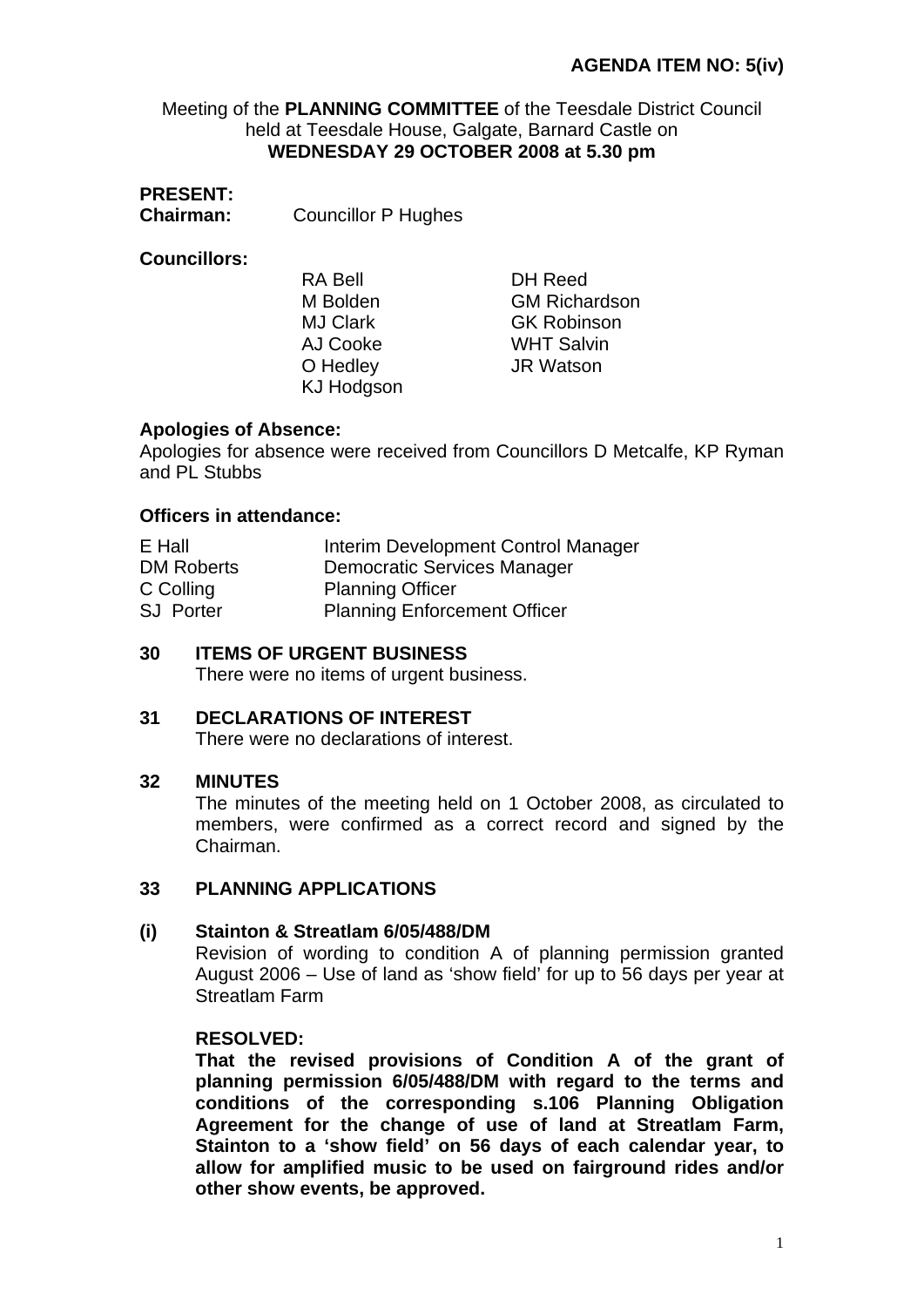# **(ii) Mickleton 6/08/303/DM**

Conversion of barn and byre to dwelling house, including extension and demolition works, formation of new access and erection of garage at West Barn

# **RESOLVED: That Full Planning Permission be granted subject to the following conditions:**

- 1. The development hereby permitted shall be begun before the expiration of three years from the date of this permission.
- 2. Notwithstanding the information shown on the submitted application, full details of all materials to be used externally and the standard of their finish shall be submitted to and approved in writing by the Local Planning Authority prior to commencement of the development, and thereafter the development shall be carried out in accordance with the approved details.
- 3. A sample panel of stonework of minimum size one metre by one metre shall be constructed at the site, approved in writing by the Local Planning Authority prior to commencement of walling works and thereafter retained until completion of the development hereby approved. All stonework relating to the development hereby approved shall match the approved sample panel of stonework.
- 4. All windows and doors shall be constructed in timber. The windows shall be recessed a minimum of 75mm into openings.
- 5. Before the development hereby approved is commenced, details of the surface treatment and construction of all hard surfaced areas shall be submitted to and approved in writing by the Local Planning Authority, and the development shall be carried out in accordance with the agreed details.
- 6. Notwithstanding the information shown on the submitted application, no development shall commence until full details of the height, siting, appearance and construction of all means of enclosure to be erected on site have been submitted to and approved in writing by the Local Planning Authority and the works shall be carried out in accordance with the agreed details.
- 7. Notwithstanding the provisions of Article 3 and Classes A, B , C, D, E, F, G, H of Part 1 and Classes A and C of Part 2 of Schedule 2 of the Town and Country Planning (General Permitted Development) Order 1995 (as amended) none of the categories of development described therein shall be carried out on site without an application for planning permission having first been made to and approved in writing by the Local Planning Authority.
- 8. No development shall take place unless, in accordance with the mitigation detailed within the protected species report *'Bat and Bran Owl Surveys for Outbuildings at West Barn, Mickleton dated June 2008, author Veronica Howard*' including, but not restricted to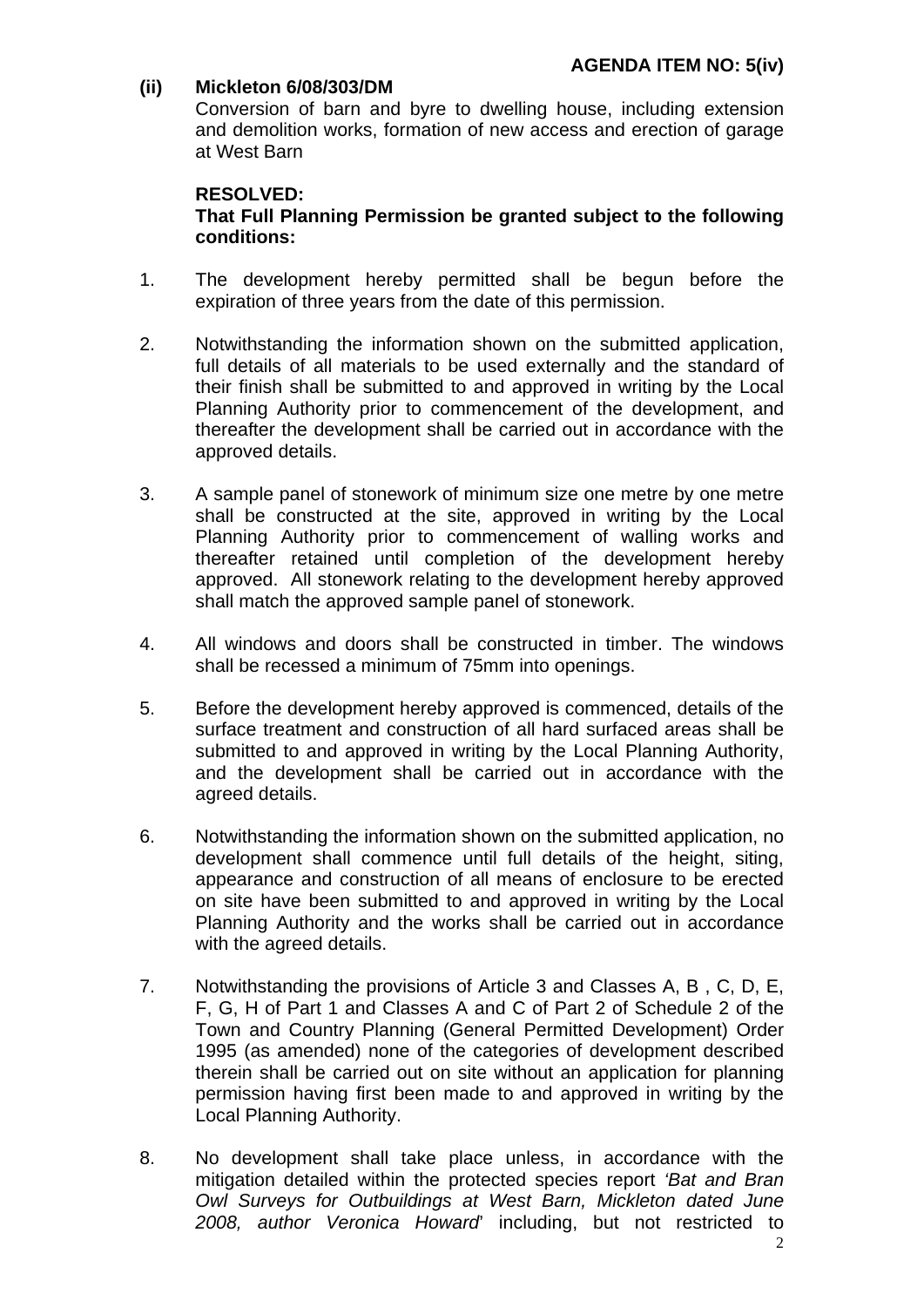adherence to timing and spatial restrictions; provision of mitigation in advance; adherence to precautionary working methods.

- 9. Precise details of the construction of the sunroom shall be submitted to and agreed in writing with the Local Planning Authority prior to the commencement of the development.
- 10. Precise details of all sections of glazed roof, including rooflights, shall be submitted to and agreed in writing with the Local Planning Authority, prior to the commencement of the development.
- 11. Prior to the commencement of the development precise details of the proposed flue, including the colour, shall be submitted to and agreed in writing with the Local Planning Authority.
- 12. The first floor en-suite bathroom window in the eastern gable of the barn shall be frosted/opaque, and shall remain so unless the further written permission of the Local Planning Authority has been obtained.
- 13. No windows or doors shall be inserted until full joinery details of all windows and doors, including sections at a scale of 1:20, have been submitted to and approved in writing by the Local Planning Authority, and the development shall be carried out in accordance with those details.

# **Informative**

*Planning permission does not absolve you from complying with the relevant law, including obtaining and complying with the terms and conditions of any licences required as described in Part IV B and C of the Circular 06/2005.* 

*You may need to obtain a Natural England licence prior to the commencement of works. Your ecologist should advise you in respect of this issue.* 

*The access must be constructed in accordance with the requirements of Section 184(3) of the Highways Act 1980. You must contact the Area Engineer, Southern Area, Etherley Lane, Bishop Auckland, DL14 6UQ, telephone 01388 602028 in this regard.*

#### **(iii) Mickleton 6/08/308/DM/LB**

Listed Building consent for conversion of barn and byre to dwelling house, including extension and demolition works, at West Barn

# **RESOLVED:**

# **That Listed Building Consent be granted, subject to the following conditions**

- 1. The development hereby permitted shall be begun before the expiration of three years from the date of this permission.
- 2. Notwithstanding the information shown on the submitted application, full details of all materials to be used externally and the standard of their finish shall be submitted to and approved in writing by the Local Planning Authority prior to commencement of the development, and